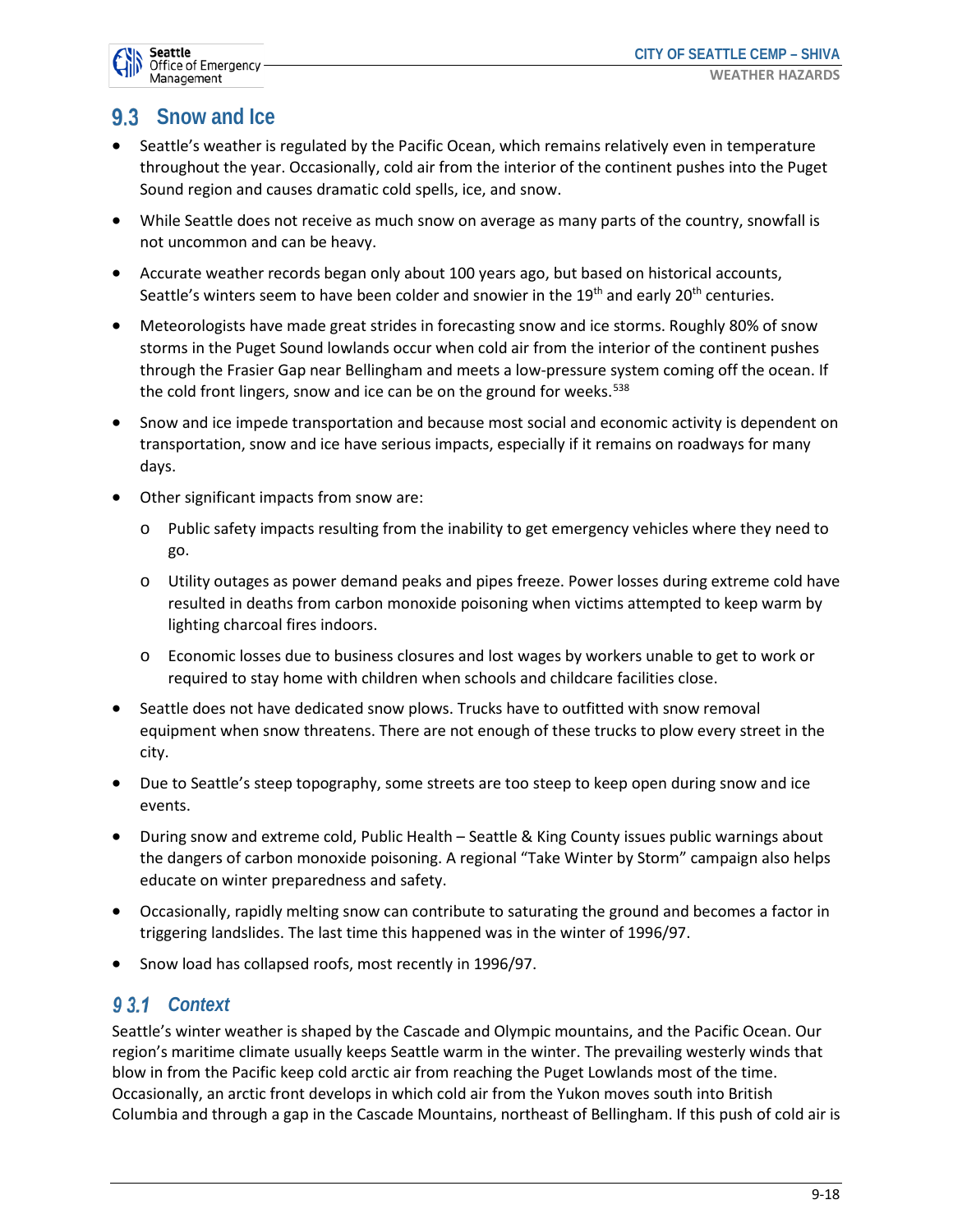

met by moist warm air from the Pacific, snow is often the result. Usually, the snow starts near Bellingham and moves south. Such fronts account for roughly 80% of Puget Sound snow.<sup>539</sup>

Seattle sits within the Puget Sound Convergence Zone, an area of colliding wind currents that can cause lower temperatures and higher precipitation, typically between Everett and North Seattle. The convergence zone can mean that in the winter, Seattle can experience snowfall while areas a few miles north and south of the zone do not, or, that Seattle experiences variability in snowfall between its own neighborhoods.<sup>540</sup> Seattle's steep topography can also create localized events. It is not uncommon for snow to fall at high elevation areas, such as Capitol Hill or Queen Anne Hill, while areas closer to sea level remain snow-free.<sup>541</sup>

Because Seattle does not see routine snow events, the City lacks the snow clearing capacity that cities in the upper Midwest and Northeast have. During major snows storms the transportation system shuts down, sometimes trapping people at home or work. The Seattle Department of Transportation (SDOT) removes snow from arterial streets within 12 hours of a lull in a snow storm.<sup>542</sup> Residents and business owners are responsible for plowing their own property and adjacent sidewalks. Vehicle accidents rise among those who attempt to drive. In 2015, snowy or icy roads contributed to 3% of traffic collisions in Washington State.<sup>543</sup> Access to emergency services can be impaired. During exceptional storms, structures can be damaged. This happened in the 1996/97 storm when a number of roofs collapsed. Energy use skyrockets, placing a demand on power generation and distribution systems. Elsewhere in the nation, energy demand spikes have reached crisis levels. During the 1993/94 winter, some parts of Pennsylvania had to ration power. In some cases, those with low or fixed incomes cannot afford the extra expense and must suffer through the cold.<sup>544</sup>

SDOT monitors winter weather conditions. They use a forecasting tool called SNOWWATCH, to predict the consequences of storms at the neighborhood-level. When possible, SDOT will treat major roads and bridges with salt brine before a storm to prevent ice formation. Once 1 inch of snow has accumulated, SDOT begins plowing roads, prioritizing those that are critical for major institutions and emergency services, and those leading to Seattle's major employers.<sup>545</sup>

While it's difficult to link snow events directly to economic activity, some evidence suggests that widespread, lingering snow can negatively impact the overall economy. Economists believe that severe snowstorms across the United States from 2013-2014 contributed to the economy declining 2.1% in the first quarter of 2014, mainly due to interruptions in supply chains.<sup>546</sup> Another account claims that Massachusetts alone lost around \$1 billion in wages and profits due to snow during the 2014-2015 winter season.<sup>547</sup>

One study that analyzed vehicle accidents caused by winter weather (snow, ice, or sleet) between 1975 and 2011 reported that an average of nearly 900 fatalities occur nationally each year.<sup>548</sup> Additionally, researchers have found that indirect effects of storms have resulted in fatalities, from traffic accidents, sledding accidents, exposure to cold, falls, and carbon monoxide poisoning.

Research by the National Weather Service has found that:

- Ice is deadlier than snow;
- About 70% of deaths occur in automobiles;
- About 25% of deaths are people caught outside;
- 50% of hypothermia cases are over 60 years old, 75% are male and 20% occur at home.

The cold that often lingers after a snow storm can produce its own dangers, especially when accompanied by power outages. The primary danger in this situation is hypothermia. Those most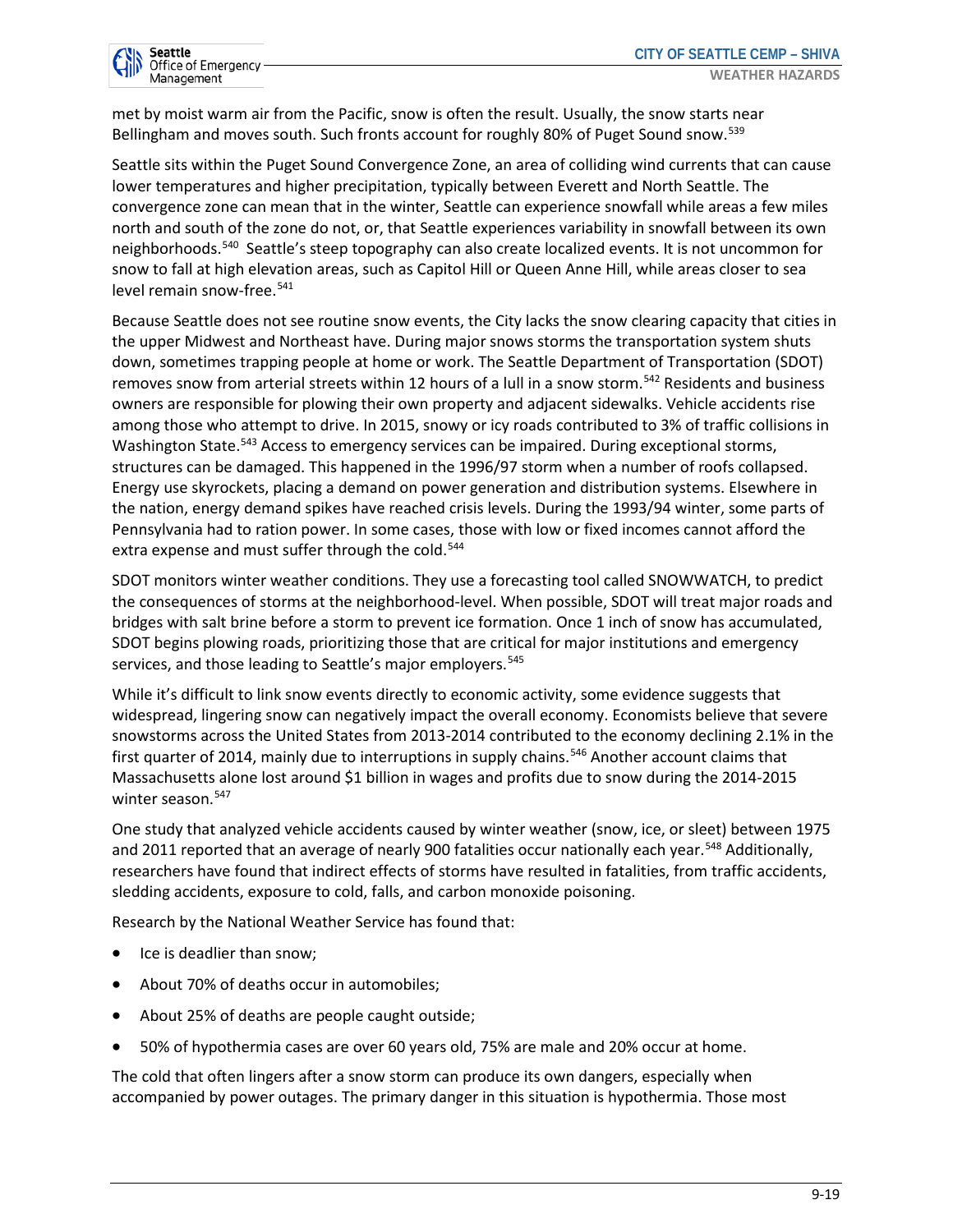



vulnerable populations are people experiencing homelessness, those without heat, the elderly, and the socially isolated.

# **93.2** History

Seattle's unofficial record for the most snow in one winter is 64 inches in 1880. The single-day record is 21.5 inches in 1916.<sup>549</sup> Other historical records that extend back beyond modern record keeping indicate that Seattle was colder and snowier in the past.

Data from the National Climatic Data Center for the Sandpoint weather station shows that from 1990 to 2018 there have been 45 days of measured snowfall. This includes 19 days of snow accumulation of less than 1 inch and 26 days between 1 to 8 inches. These events occurred as early as November and as late as March. **Error! Reference source not found.** in the Community Profile indicates the snowfall from October through March between 1948 and 2009.

**December 1861.** Very cold, with an unofficial record temperature of -4 degrees Fahrenheit. Newspapers mentioned ice-skating on Lake Union covered in six inches of ice.

**Winter 1880.** Estimated the snowiest winter in Seattle. 64 inches of snow fell during the season. Snow drifted three to five feet at the waterfront, possibly indicating even bigger drifts at higher elevations. Most significantly, roofs collapsed throughout the city.

**January 1893.** 45.5 inches fell in less than two weeks.

**February 1, 1916.** Single-day snow record set at 21.5 inches. The roof of the St. James Cathedral collapsed. Snow drifts were up to five feet.

**January 1920.** A sledding accident on Queen Anne killed four children and injured five more.

**February 1923.** 16 inches of snow.

**January 1943.** Total of 18.4 inches of snow in one week closed schools and caused power outages.

**January 13, 1950.** Near record one-day snowfall of 21.4 inches at SeaTac accompanied by 25-40 mile per hour winds. 57.2 inches fell the entire month at SeaTac. This storm claimed 13 lives in the Puget Sound area. The winter of 1949-50 was the coldest since official records began.

**Winter 1956.** 23 days of measurable snowfall.

**December 1964.** Eight inches of snow.

**December 1968** Ten inches of snow fell on New Year's Eve.

**January 1969.** 19 inches of snow accumulated at SeaTac on the 28th. Nearly 46 inches fell during the month.

**January 1972.** Intense cold. Nine inches of snow fell at SeaTac. Schools closed. This storm was connected to landslides later that year.

**December 1974.** Nearly ten inches of snow fell as the power went out in many parts of the city.

**November 1985.** Eight inches of snow fell on Thanksgiving Day.

**December 1991.** Snow closed SeaTac and brought traffic to a halt.

**December 1996** Near-record snow fell the day after Christmas. Metro halted service completely for the first time in its history. Freeze and snowmelt contributed to flooding and landslides during the following week.

**December 2008.** Seattle experienced a rare, extended period of lingering snow with some areas of the city receiving 3-6 inches. The temperature dropped to a record-tying 14 degrees Fahrenheit. Metro had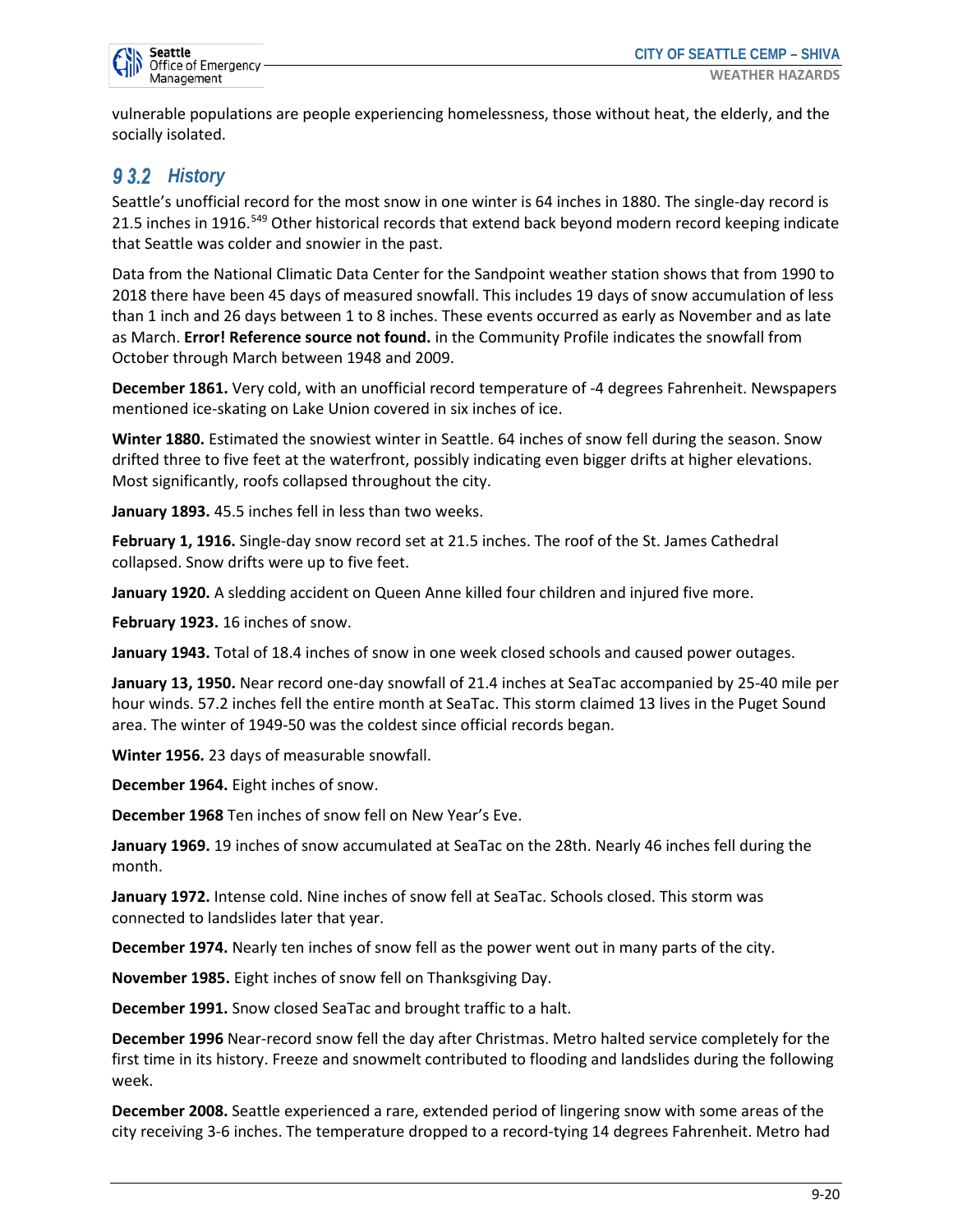

fewer than half of their usual bus routes running, and Amtrak trains stopped running altogether. Seattle officials did not salt city streets, making driving difficult. At SeaTac, passengers were stranded for several days due to flight cancelations.<sup>550</sup>

**November 2010.** Seattle received 1-2 inches of snow, causing dangerous road conditions. A cargo plane skidded off the runway at SeaTac airport, causing flights delays. Three fatalities were attributed to accidents caused by the icy road conditions. High winds caused power outages as temperatures dropped into the 20s.<sup>551</sup>

**January 2012.** 3-9 inches of snow fell throughout the area with subsequent freezing rain. Metro reduced service by 30%. 6,500 Seattle City Light customers experienced power outages.

**February 2017.** SeaTac airport records 7.1 inches of snow, almost twice the average yearly amount.<sup>552</sup> Power outages occurred, affecting 110,000 Puget Sound Energy customers and 11,000 Seattle City Light customers.

# *Likelihood of Future Occurrences*

Climate change may be decreasing the frequency of snow events. The University of Washington Climate Impacts Group projects that greater Puget Sound area will see less winter precipitation falling as snow by the 2040s. This change will be most significant in mid-elevation basins that typically receive a mix of snow and rain in the winter. Mountain snowpack is projected to decline 42-55% by 2070, as more precipitation falls as rain rather than snow.<sup>553</sup> A climate change study on snowpack in the Puget Sound lowlands has not yet been conducted.

Other global weather patterns will continue to overlay climate change. These include the El Niño Southern Oscillation (ENSO) that alternately brings El Niño and La Niña to the Pacific Northwest. El Niño is characterized by warmer, somewhat dryer winters; La Niña is characterized by wetter, cooler, and snowier winters. The Pacific Decadal Oscillation (PDO) can also bring climate variability. The PDO is a 20 to 30-year cycle of cooling or warming in the sea-surface temperatures and winds over the Pacific Ocean. It appears the PDO has been in a warming phase since the mid-1970s.554

# *Vulnerability*

Seattle's geology and climate increase the city's vulnerability to snowstorms. First, the hilly topography makes many areas of the city impassable even after a light snowfall. Queen Anne Hill, Beacon Hill, parts of West Seattle, and areas facing Lake Washington and Puget Sound seem especially prone to isolation during storms because of the many steeply graded streets that serve them. Second, the relative infrequency of heavy snowstorms makes it challenging to plan a response and discourages the use of City funds for dedicated equipment.

Those experiencing homelessness are the most vulnerable to winter weather and are a growing population in Seattle. Although attempts are made to find extra space for them in shelters during winter, many remain on the streets in harsh conditions. Seattle's unsheltered population has grown by around 90% since 2009. The city's low-income and aging residents typically bear the most consequences of winter storms. People without back-up sources of heat suffer from the cold during outages. In 2006, several incidents of carbon monoxide poisoning occurred when people attempted to burn charcoal indoors to maintain heat.

Anyone needing medical care is vulnerable when the transportation system is impaired. Aging residents are indirectly affected since they require medical care most frequently and snow can make it more difficult for them to receive it. When critical outpatient services cannot be accessed, medical needs may escalate. Patients may deteriorate and require ambulance transport and emergency department care and admission. This places an additional burden on the healthcare system in King County. Children are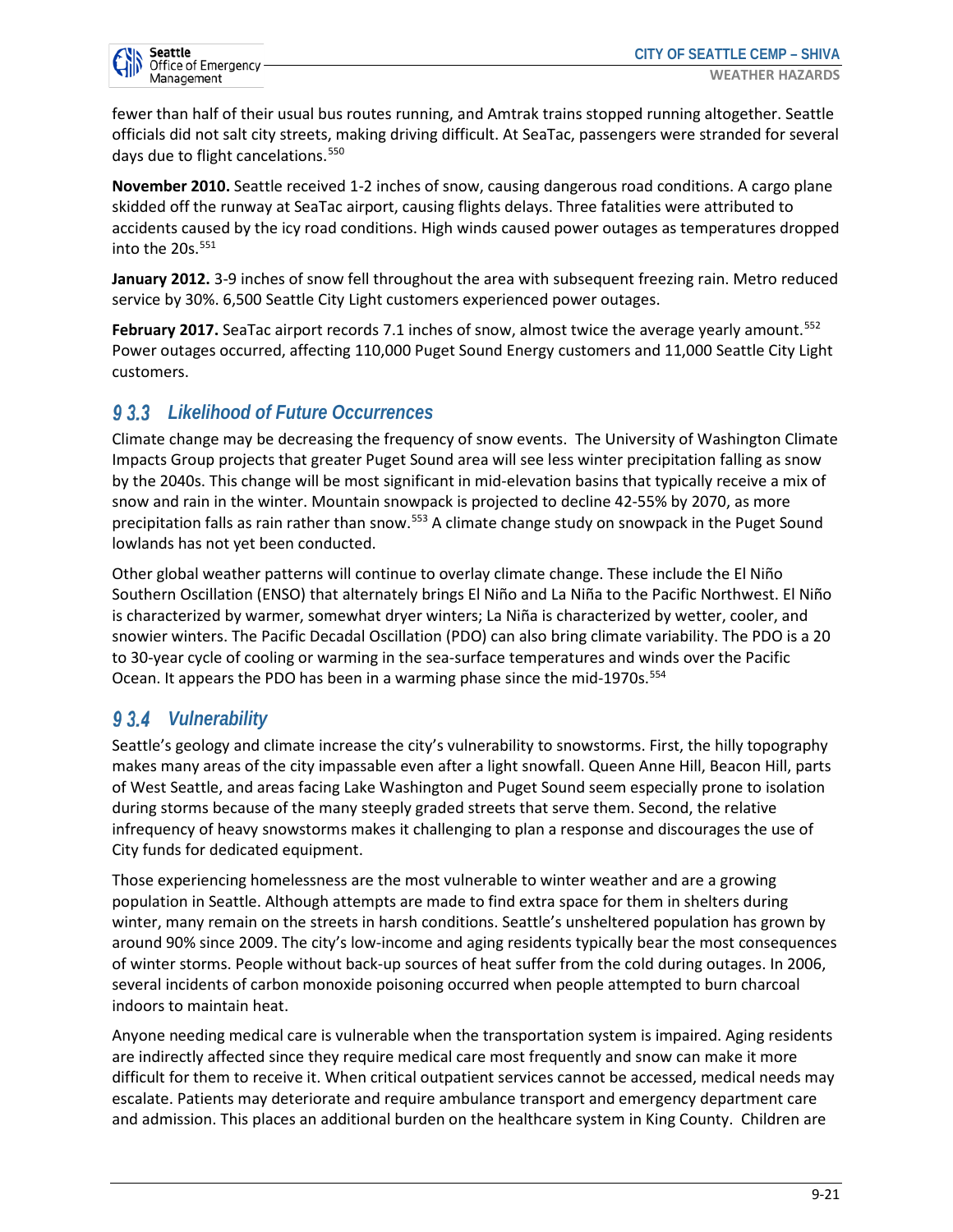

#### **Figure 9-4. Snow and Ice Routes by Service Level**